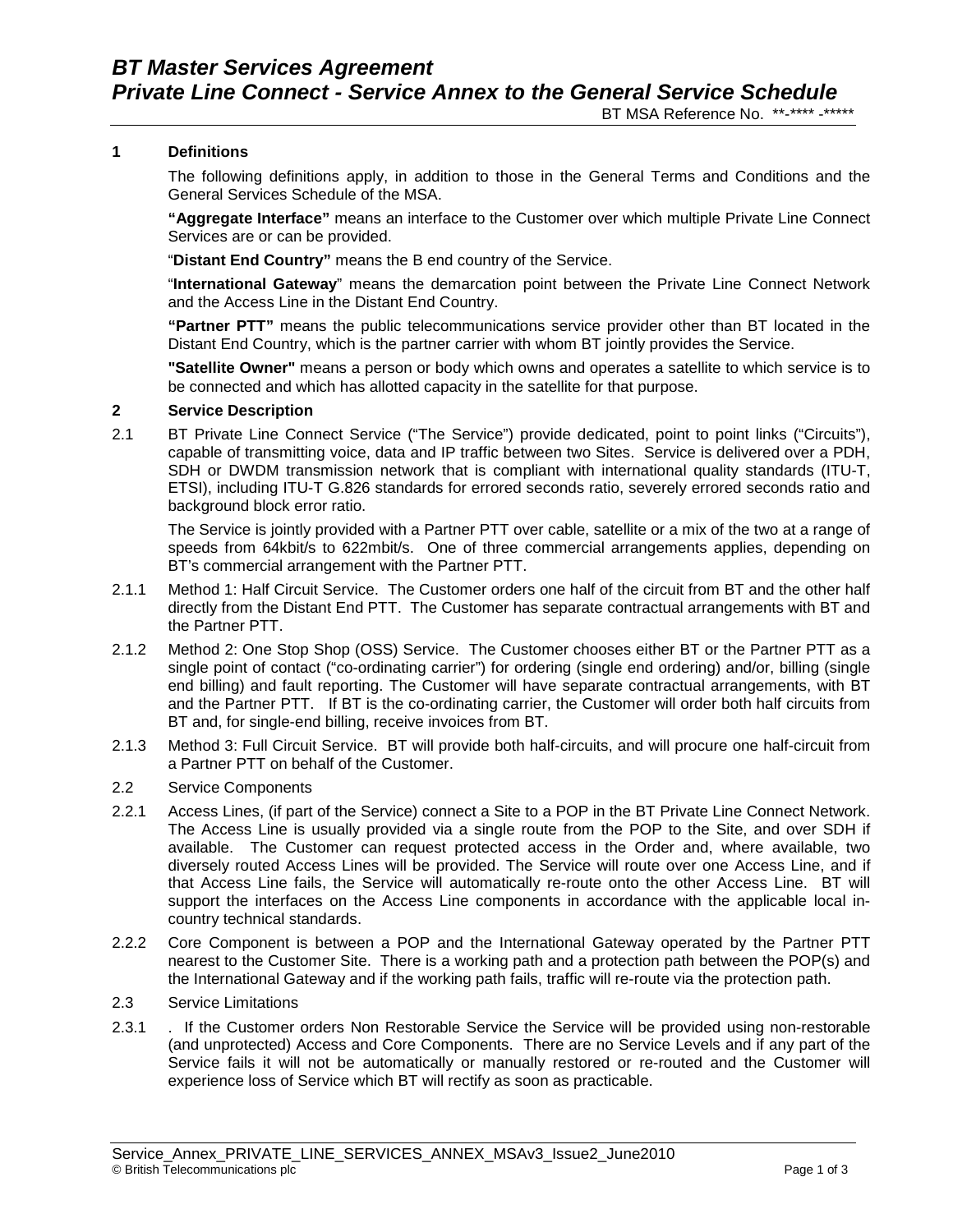# *BT Master Services Agreement Private Line Connect - Service Annex to the General Service Schedule*

BT MSA Reference No. \*\*-\*\*\*\* -\*\*\*\*\*

- 2.3.2 Synchronisation. The BT Private Line Connect Network is synchronised to ITU-T G811 and G812 standards. Not all Private Line Services carried over the Network are locked to this timing source. Services with speeds between 64kbit/s &1984kbit/s and at VC4 and above are locked to the network clock source. The Customer may use the clock, present at the interface, to time their application. The Customer must provide its own ITU-T G811 and G812 compliant synchronisation source for Services at speeds of 2048kbit/s, 34 and 45Mbit/s.
- 2.3.3 BT does not provide synchronisation with Private Line Wavelength Services which are Non Restorable. The Customer must provide framing overhead bytes on any 10G Wavelength, even though BT provides the Service with transparency. There may be some limitations to the overhead transparency on 2.5G Private Line Services.
- 2.3.4 Temporary restoration. If BT agrees to a request to provide the Service on a specific transmission medium (cable or satellite), BT reserves the right to restore service temporarily on an alternative medium if a fault occurs.

#### **3 Service Delivery**

- 3.1 BT will install the Core component and the required Access Line(s) and conduct a series of test on the BT provided Service (compliant with ITU-T standard M1340) to confirm that the Service is operational.
- 3.2 BT does not perform end-to-end tests on any Service terminating at an Aggregate Interface. Additional charges will apply, if the Customer requests such a measurement, and it is technically possible to make such a measurement.
- 3.3 BT will start to monitor the Service and provide repair and reporting in accordance with this Annex when the Customer has called the Service Centre and confirmed that all required Customer Equipment has been connected to the Service.

#### **4 BT's Responsibilities**

If the Service is provided via satellite, BT shall be entitled to monitor the Customer's use of the Service to ensure compliance with BT's obligations to the Satellite Owner and the Customer shall comply with any reasonable requirements to ensure the compatibility of the Customer's equipment with satellite signals transmitted.

#### **5 BT Service Management Boundary (SMB)**

- 5.1.1 For Method 1 and Method 2 Services the SMB is at the network terminating unit on the BT provided Access Line and the half circuit to the "mid ocean/mid space point".
- 5.1.2 For Method 3 Services the SMB is at the network terminating units on each of the Access Lines.

#### **6 The Customer's Responsibilities**

The Customer acknowledges, and agrees that if no Loop-back equipment is fitted, the Customer will assist BT in providing line loops for testing purposes, both during Service Delivery and if a fault occurs. If the Customer cannot provide such loop, this may lead to extended outages and any such outage will not contribute to Downtime.

#### **7 Charges and Payment Terms**

The charges for the Service will comprise some or all of the following components, depending on the Option selected on the Order:

| <b>Product</b>                               |      | One-time<br>Charge      | Recurring<br>Charge | <b>Notes</b>                                                                                                                                          |
|----------------------------------------------|------|-------------------------|---------------------|-------------------------------------------------------------------------------------------------------------------------------------------------------|
| <b>Access Line</b>                           |      | Install/De-install      | Monthly             | Charge is normally included in the Private<br>Line/Private Line Connect Charge but may be<br>listed separately if an Aggregated Interface is<br>lused |
| Private<br>Connect<br><b>Circuit Service</b> | Half | Line Install/De-install | Monthly             | the<br>Charge<br>based on<br>speed<br>and<br>IS.<br>country/city pair where or/between which the<br>Service is provided.                              |